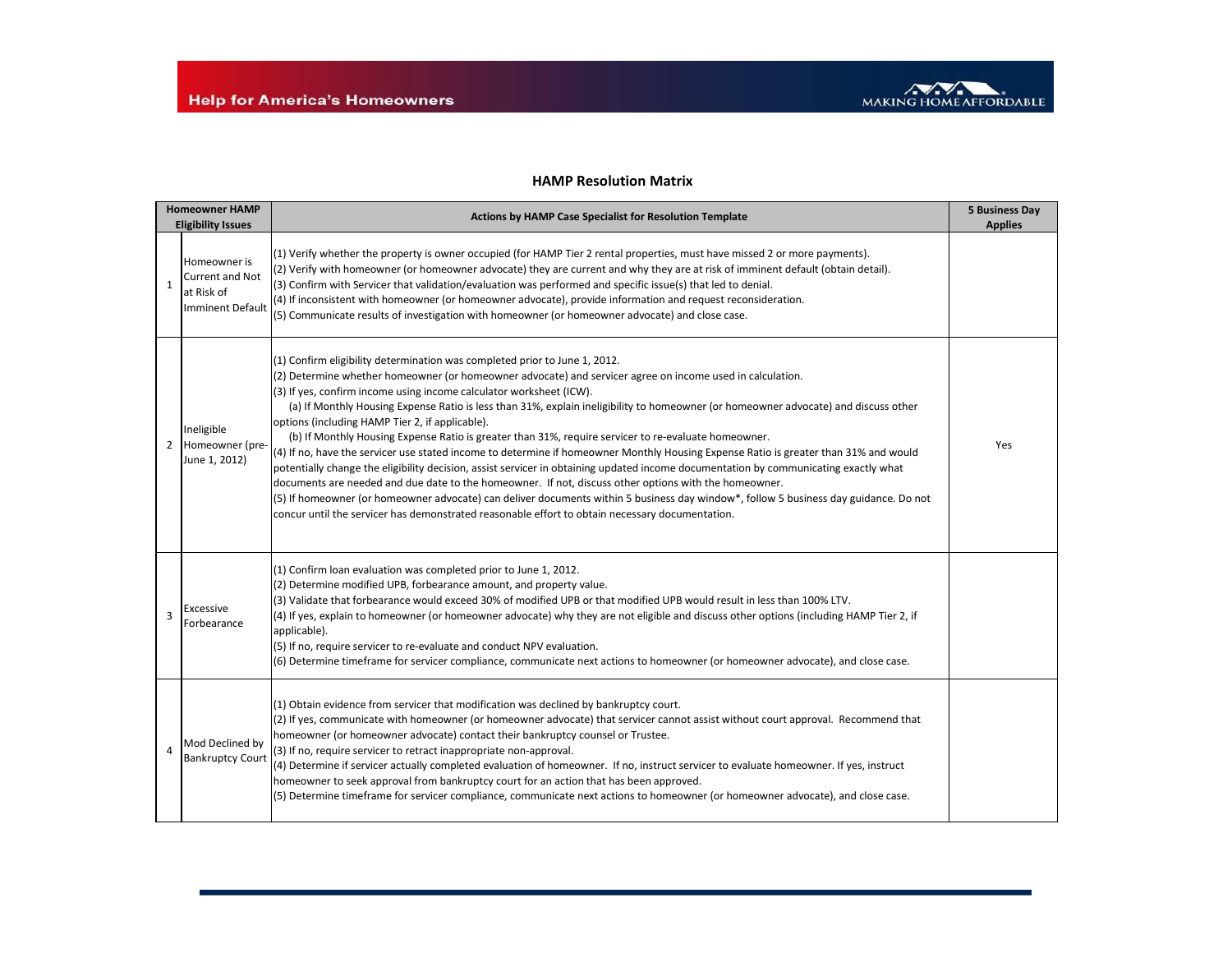

| <b>Homeowner HAMP</b><br><b>Eligibility Issues</b> |                         | Actions by HAMP Case Specialist for Resolution Template                                                                                                                                                                                                                                                                                                                                                                                                                                                                                                                                                                                                                                                                                                                                                                                                                                                                                                                                                                                                                                                                                                                                                                                                                      | <b>5 Business Day</b><br><b>Applies</b> |
|----------------------------------------------------|-------------------------|------------------------------------------------------------------------------------------------------------------------------------------------------------------------------------------------------------------------------------------------------------------------------------------------------------------------------------------------------------------------------------------------------------------------------------------------------------------------------------------------------------------------------------------------------------------------------------------------------------------------------------------------------------------------------------------------------------------------------------------------------------------------------------------------------------------------------------------------------------------------------------------------------------------------------------------------------------------------------------------------------------------------------------------------------------------------------------------------------------------------------------------------------------------------------------------------------------------------------------------------------------------------------|-----------------------------------------|
| 5                                                  | Default During<br>Trial | (1) Confirm with homeowner (or homeowner advocate) the dates and amounts of trial period payments made.<br>(2) If homeowner paid as required and has proof, communicate this information to servicer and require them to reconcile homeowner and<br>servicer information. If reconciled, continue with trial or conversion to permanent modification.<br>(3) If servicer is unable to reconcile, arrange for servicer to receive evidence of payments from homeowner (or homeowner advocate), and<br>follow the 5-business day guidance. Do not concur until the servicer has demonstrated reasonable effort to obtain necessary documentation.<br>(4) If homeowner (or homeowner advocate) acknowledges (or it is later determined) that all trial period payments were not made by date due,<br>discuss other options with homeowner (or homeowner advocate), and close case.                                                                                                                                                                                                                                                                                                                                                                                              | Yes                                     |
| 6                                                  | Previous HAMP<br>Mod    | (1) Ask homeowner or co-homeowner (or homeowner advocate) if they have had a prior HAMP modification.<br>(2) Determine whether homeowner or co-homeowner have received the maximum number of modifications permitted under HAMP.<br>(3) If homeowner or co-homeowner (or homeowner advocate) denies prior HAMP modification, contact servicer for evidence that led to non-<br>approval.<br>(4) If experienced a payment default on a prior HAMP Trial Period Plan (TPP) or lost good standing on a permanent modification of the loan<br>on the property, verify with servicer if the homeowner received HAMP Tier 1, HAMP Tier 2 or Streamline HAMP. If appropriate, encourage<br>homeowner or advocate to re-apply and explain principal and interest reduction requirements.<br>(5) If based on IR2 rejection, confirm identity of second servicer in IR2, and contact second servicer to validate homeowner identity.<br>Work with both servicers to resolve identity problem.<br>(6) If servicer information is incorrect and homeowner did not have a prior modification, then ensure servicer records are updated and<br>homeowner is considered for modification.<br>(7) Communicate results of investigation to homeowner (or homeowner advocate), and close case. |                                         |
| $\overline{7}$                                     | Ineligible<br>Mortgage  | (1) To confirm ineligibility, verify mortgage details/evidence with servicer: (any of these)<br>(a) Originated after January 1, 2009.<br>(b) Not in first lien position.<br>(c) UPB (unpaid principle balance) prior to capitalization is above \$729,750 for 1 dwelling unit. (2 Units = \$934,200 ; 3 Units = \$1,129,250 ; 4<br>Units = $$1,403,400$ )<br>(2) If servicer information is incorrect, ensure servicer records are updated and homeowner is considered for modification.<br>(3) Communicate with homeowner (or homeowner advocate) to ensure agreement. If homeowner (or homeowner advocate) does not<br>agree, obtain evidence and facilitate with servicer.                                                                                                                                                                                                                                                                                                                                                                                                                                                                                                                                                                                                |                                         |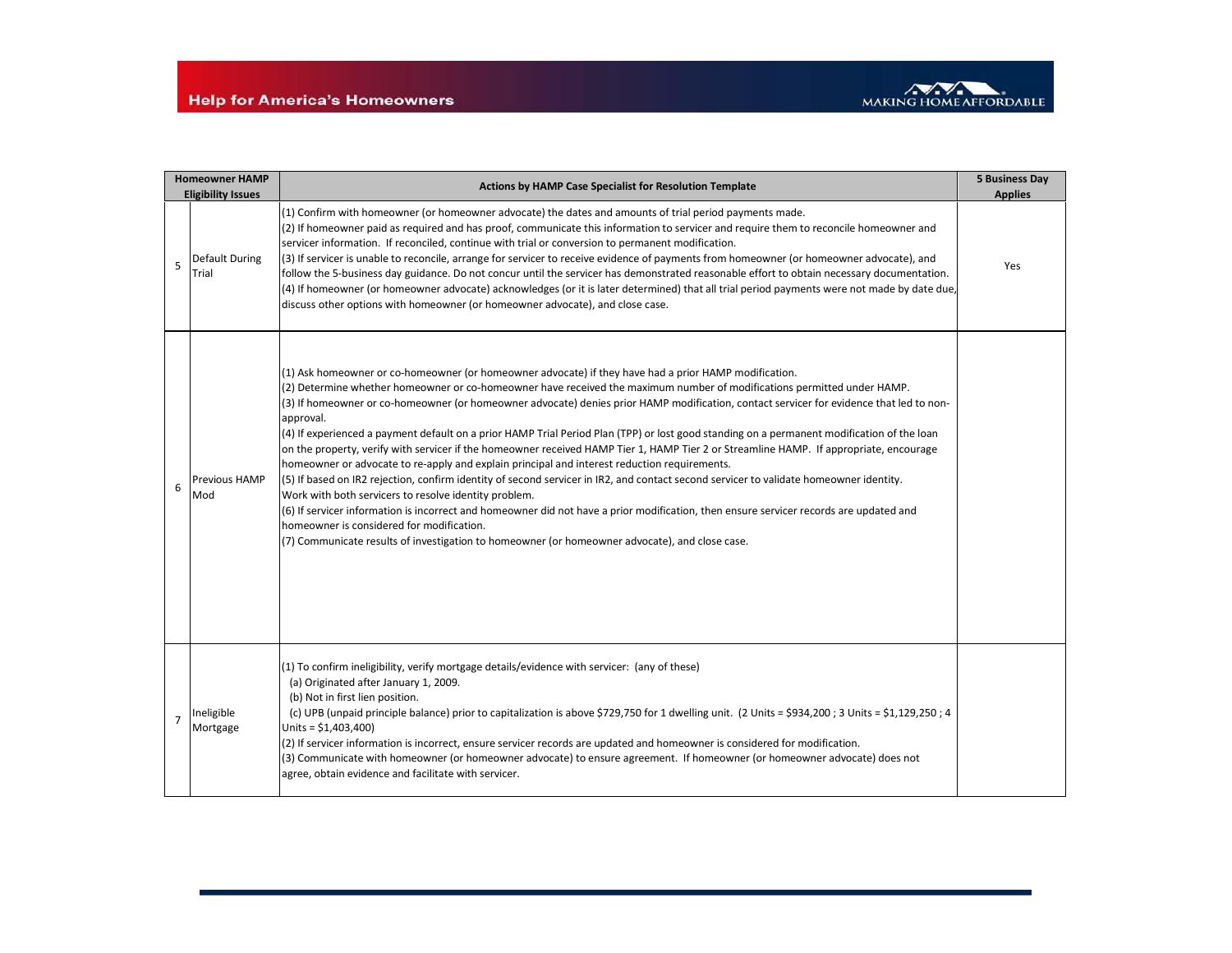

| <b>Homeowner HAMP</b><br><b>Eligibility Issues</b> |                                                   | Actions by HAMP Case Specialist for Resolution Template                                                                                                                                                                                                                                                                                                                                                                                                                                                                                                                                                                                                                                                                                                                | 5 Business Day<br><b>Applies</b> |
|----------------------------------------------------|---------------------------------------------------|------------------------------------------------------------------------------------------------------------------------------------------------------------------------------------------------------------------------------------------------------------------------------------------------------------------------------------------------------------------------------------------------------------------------------------------------------------------------------------------------------------------------------------------------------------------------------------------------------------------------------------------------------------------------------------------------------------------------------------------------------------------------|----------------------------------|
| 8                                                  | Non Owner<br>Occupied<br>Property                 | (1) Confirm eligibility determination was completed prior to June 1, 2012.<br>(2) Request homeowner (or homeowner advocate) to submit evidence of occupancy.<br>(3) If evidence is provided, require servicer to review against servicer records. If homeowner evidence is accepted, ensure servicer records<br>are updated and homeowner is considered for modification.<br>(4) If evidence is not accepted, review servicer's basis for vacancy decision and work with homeowner (or homeowner advocate) and servicer<br>to reach decision.<br>(5) If no occupancy evidence is provided by homeowner or servicer's determination appears accurate, discuss other options, and close case.                                                                            |                                  |
| $\mathsf q$                                        | Ineligible<br>Property                            | (1) To confirm ineligibility, verify property details/evidence with servicer: (any of these)<br>(a) is uninhabitable.<br>(b) is condemned.<br>(c) has more than 4 dwelling units.<br>(d) is a second home.<br>(e) is rented on a seasonal basis and not year round.<br>(f) homeowner failed to complete Rental Property Certification.<br>(2) Validate information with homeowner (or homeowner advocate) and servicer that this is correct.<br>(3) If servicer information is incorrect, obtain evidence from homeowner (or homeowner advocate). Ensure servicer records are updated and<br>homeowner is considered for modification.<br>(4) Communicate results of investigation with homeowner (or homeowner advocate) and close case.                              |                                  |
| 10                                                 | Ineligible<br>Homeowner<br>(post-June 1,<br>2012) | (1) To confirm ineligibility, verify homeowner details/evidence with servicer: (any of the following)<br>(a) homeowner is not a natural person.<br>(b) homeowner or a co-homeowner own more than five single family properties in addition to principal residence.<br>(2) Validate information with homeowner (or homeowner advocate) and servicer that this is correct.<br>(3) If servicer information is incorrect, obtain evidence from homeowner (or homeowner advocate). Ensure servicer records are updated and<br>homeowner is considered for modification.<br>(4) Communicate results of investigation with homeowner (or homeowner advocate) and close case.                                                                                                  |                                  |
| 11                                                 | No Change in<br>Circumstances                     | (1) To confirm ineligibility, verify homeowner details/evidence with servicer: (any of the following)<br>(a) Homeowner did not accept prior HAMP offer, and either 12 months have not elapsed, or homeowner's circumstances have not<br>changed.<br>(b) After being denied HAMP previously, homeowner's circumstances have not changed since last denial.<br>(2) Verify with homeowner (or homeowner advocate) to what extent the homeowner has experienced a change in circumstances.<br>(3) Provide information to servicer detailing homeowner's change in circumstance and assist with request for re-review if the servicer needs<br>supporting documentation.<br>(4) Communicate results of investigation with homeowner (or homeowner advocate) and close case. |                                  |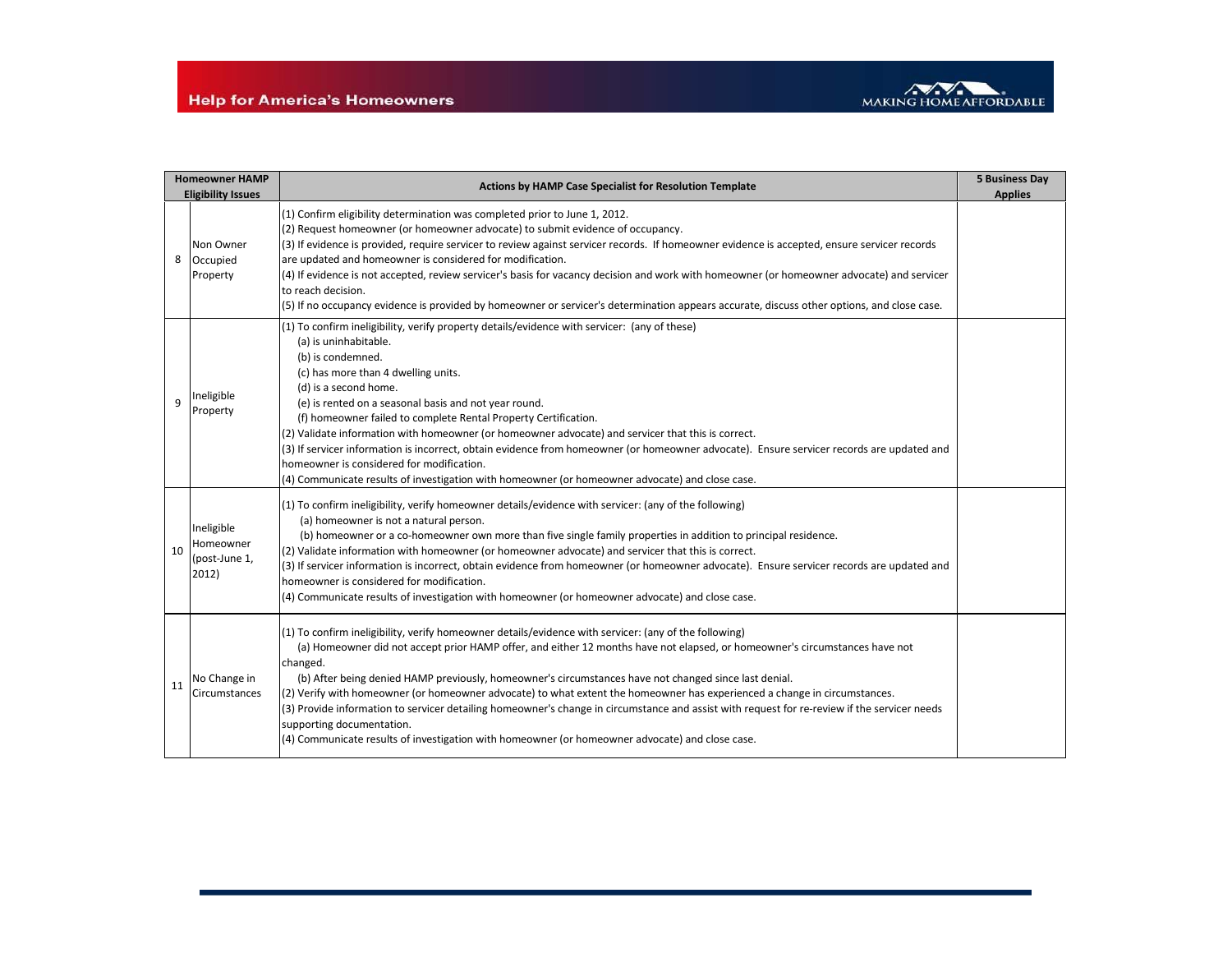

| <b>Denials</b> |                                    |                                                                                                                                                                                                                                                                                                                                                                                                                                                                                                                                                                                                                                                                                                                                                                                                                                                                                                                                                                                                                                                                                                                                                                                                                                                           | <b>5 Business Day</b><br><b>Applies</b> |
|----------------|------------------------------------|-----------------------------------------------------------------------------------------------------------------------------------------------------------------------------------------------------------------------------------------------------------------------------------------------------------------------------------------------------------------------------------------------------------------------------------------------------------------------------------------------------------------------------------------------------------------------------------------------------------------------------------------------------------------------------------------------------------------------------------------------------------------------------------------------------------------------------------------------------------------------------------------------------------------------------------------------------------------------------------------------------------------------------------------------------------------------------------------------------------------------------------------------------------------------------------------------------------------------------------------------------------|-----------------------------------------|
| 12             | Wrongfully                         | (1) Obtain copy of Non Approval Notice and confirm it was sent within proper timeframe.<br>(2) Confirm that the reason for HAMP denial was correct and adheres to HAMP guidelines.<br>(3) Was an alternative solution offered (proprietary modification, HAFA, DIL, UP)? If no, why not? (Note: servicers are not required to keep us<br>informed of status on proprietary products.)<br>(4) If a foreclosure sale has been scheduled:<br>(a) If Non Approval Notice did not follow proper timeframe or the non-approval reason was incorrect, require the servicer to delay the<br>Denied for HAMP   foreclosure sale until a new Non Approval Notice and a new 30-day appeal period expires.<br>(b) If the Non Approval Notice is correct, validate that the homeowner responded within 30 days and that the servicer responded properly.<br>If the homeowner did not respond within the timeframe, ask the servicer if they will allow further time for the homeowner to submit an<br>appeal. (Note: The servicer is not required to do so.)<br>(5) If the non-approval was appropriate and no additional time is allowed for dispute, discuss other options with<br>homeowner (or homeowner advocate), and close case.                                |                                         |
| 13             | Income<br>Discrepancy              | (1) Confirm that the servicer has discussed the income calculation (within the course of the escalation) with the homeowner and whether the<br>parties agree on income inputs used in the calculation.<br>(2) If yes, and the income resulted in a non-approval, discuss other options with homeowner and close case.<br>(3) If no, have the servicer perform a basic evaluation of the homeowner based on the stated income and if this potentially changes the<br>approval decision, assist servicer in obtaining updated income documentation by communicating exactly what documents are needed and<br>due date. If not, discuss other options with the homeowner and close the case.<br>(4) If homeowner (or homeowner advocate) can deliver documents within 5 business day window*, follow the 5 business day guidance. Do<br>not concur until the servicer has demonstrated reasonable effort to obtain necessary documentation.                                                                                                                                                                                                                                                                                                                  | Yes                                     |
| 14             | Lost / Missing<br><b>Documents</b> | (1) Determine from the servicer exactly which documents are missing and delivery instructions.<br>(2) Communicate missing document request to homeowner (or homeowner advocate). If homeowner (or homeowner advocate) has<br>evidence that these documents were already received, provide that evidence to servicer for research. If evidence is compelling, require<br>servicer to provide additional time for document delivery (If servicer refuses, escalate case to TSY).<br>(3) If homeowner (or homeowner advocate) acknowledges that documents have not been provided, facilitate delivery by providing phone<br>number (so homeowner/advocate can contact servicer directly), fax number, document list, name and phone of Single Point of Contact (if<br>applicable), and any servicer-specific instructions (for example, that the loan number must be written on each page).<br>(4) If homeowner (or homeowner advocate) can deliver documents within 5 business day window*, follow the 5 business day guidance. Do<br>not concur until the servicer has demonstrated reasonable effort to obtain necessary documentation.<br>(NOTE: If foreclosure sale date is less than 7 days away, servicer is not required to postpone the sale date.) | Yes                                     |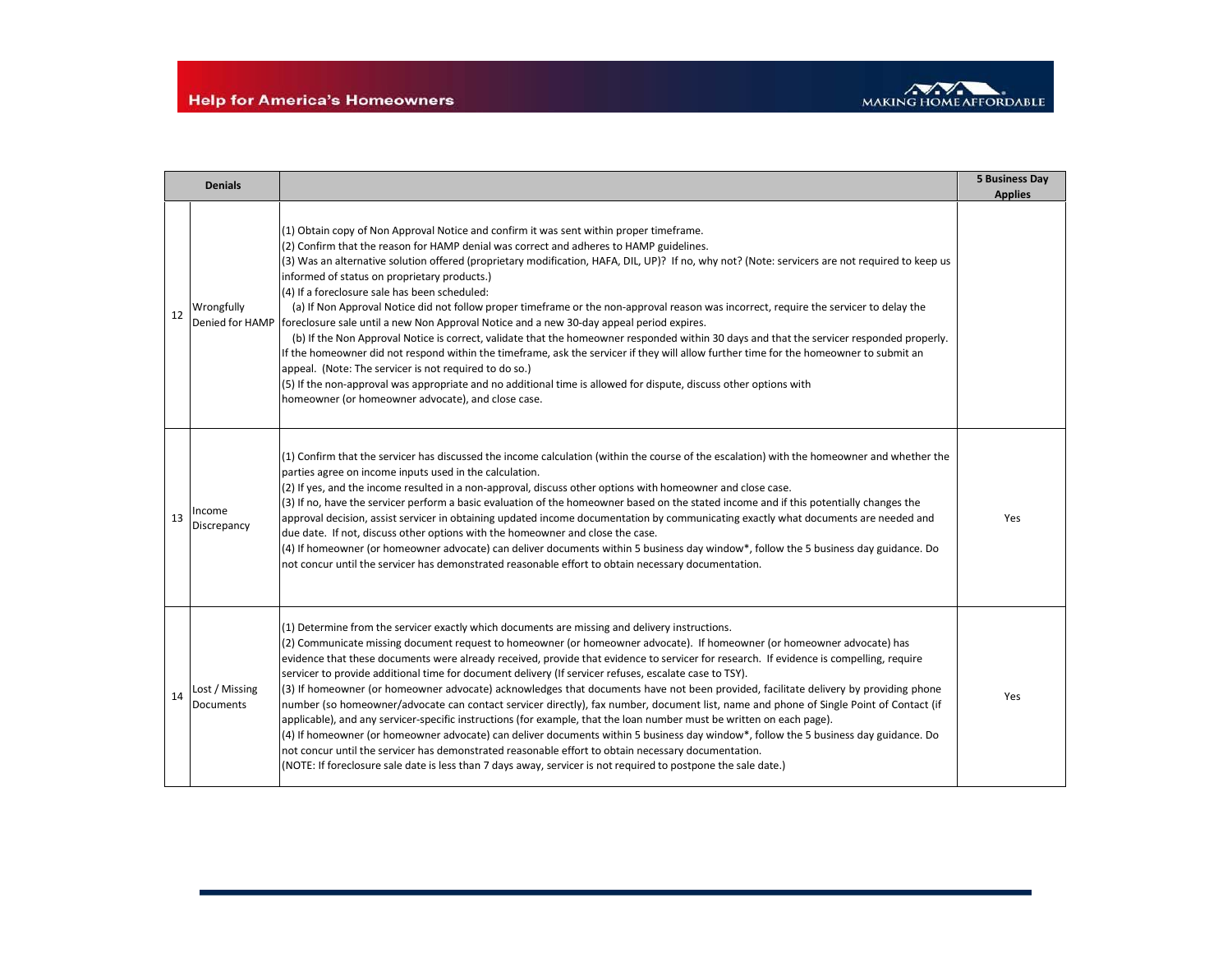

| <b>Denials</b> |                                                               |                                                                                                                                                                                                                                                                                                                                                                                                                                                                                                                                                                                                                                                                                                                                                                                                                                                                                                                                                                                                        | <b>5 Business Day</b><br><b>Applies</b> |
|----------------|---------------------------------------------------------------|--------------------------------------------------------------------------------------------------------------------------------------------------------------------------------------------------------------------------------------------------------------------------------------------------------------------------------------------------------------------------------------------------------------------------------------------------------------------------------------------------------------------------------------------------------------------------------------------------------------------------------------------------------------------------------------------------------------------------------------------------------------------------------------------------------------------------------------------------------------------------------------------------------------------------------------------------------------------------------------------------------|-----------------------------------------|
|                | Improper /<br>15 Missing<br><b>Document Notice</b>            | Same actions as "Lost/Missing Documents" (above) and additionally:<br>(1) Ensure that servicer sent required notices and adhered to timelines.<br>(2) If servicer did not adhere to notice or timing guidance, require that servicer retract inappropriate non-approval notice and give<br>homeowner notice and time to provide documents.                                                                                                                                                                                                                                                                                                                                                                                                                                                                                                                                                                                                                                                             |                                         |
|                |                                                               | (1) Assist caller with usage of website.<br>16 checkmynpv.com (2) Level 1 support: Internal MHA Support Center help provided to caller.<br>(3) Level 2 support: Refer caller to tech support team (at HSC) or NPV team (MHA-Help).                                                                                                                                                                                                                                                                                                                                                                                                                                                                                                                                                                                                                                                                                                                                                                     |                                         |
| 17             | NPV Rerun -<br>Internal                                       | (1) Re-run NPV. Obtain positive or negative result.<br>(2) Communicate results to homeowner (or homeowner advocate) and servicer.<br>(3) If positive, ensure homeowner is considered for a HAMP under MHA guidelines.                                                                                                                                                                                                                                                                                                                                                                                                                                                                                                                                                                                                                                                                                                                                                                                  |                                         |
| 18             | NPV Rerun -<br>External                                       | (1) Ask servicer to re-run waterfall. Ensure inputs and outcomes are correct.<br>(2) Communicate to homeowner (or homeowner advocate) that the servicer will be rerunning the NPV.<br>(3) If positive, ensure homeowner is considered for a HAMP under MHA guidelines.                                                                                                                                                                                                                                                                                                                                                                                                                                                                                                                                                                                                                                                                                                                                 |                                         |
|                | Minimum<br>19 Required<br>Reduction                           | (1) Confirm with homeowner (or homeowner advocate) and servicer if the homeowner previously defaulted on a HAMP Tier 1 TPP.<br>(a) If yes, confirm with servicer the amount of modified P&I payment was not reduced more than 10% from prior HAMP Tier 1 trial period<br>payment.<br>(b) Explain to homeowner (or homeowner advocate) reason for denial and close case.<br>(c) If amount of modified P&I payment was reduced by more than 10% or homeowner had not previously defaulted on a HAMP Tier 1 TPP,<br>communicate results of findings with servicer and request re-evaluation.<br>(2) If no prior HAMP Tier 1 TPP, confirm the modified P&I payment was compared to the correct pre-modification monthly P&I payment (as<br>detailed under Handbook Section 6.1.2.1 of Chapter 2).<br>(a) If no, require servicer re-evaluate for HAMP Tier 2 using the correct pre-modification P&I payment.<br>(b) If yes, explain to homeowner (or homeowner advocate) reason for denial and close case. |                                         |
| 20             | Post Mod DTI<br>Outside<br>Acceptable Range                   | (1) Confirm with servicer the amount of the proposed monthly payment.<br>(2) Confirm with servicer the homeowner's gross monthly income used in the review.<br>(3) Verify the proposed monthly payment meets the servicer's Expanded DTI range.<br>(4) Verify with homeowner (or homeowner advocate) the gross monthly income used by the servicer was correct.<br>(a) If yes, explain to homeowner (or homeowner advocate) reason for denial and close case.<br>(b) If no, follow the procedure for Income Discrepancy.                                                                                                                                                                                                                                                                                                                                                                                                                                                                               |                                         |
| 21             | <b>Investor Denial</b><br>OR<br>Servicer Not<br>Participating | (1) Where the servicer claims they are not participating in HAMP, follow the existing process to confirm if the servicer signed the SPA; where<br>the servicer claims their investor is not participating, follow the Investor Denial Process.<br>(2) Validate the investor denial/restriction via established process.<br>(3) Provide Single Point of Contact at the servicer.<br>(4) Next steps for the homeowner (other options available).<br>(5) Address any evictions/foreclosure sale dates.<br>(6) Communicate results of investigation with homeowner (or homeowner advocate), discuss other options, and close case.                                                                                                                                                                                                                                                                                                                                                                         |                                         |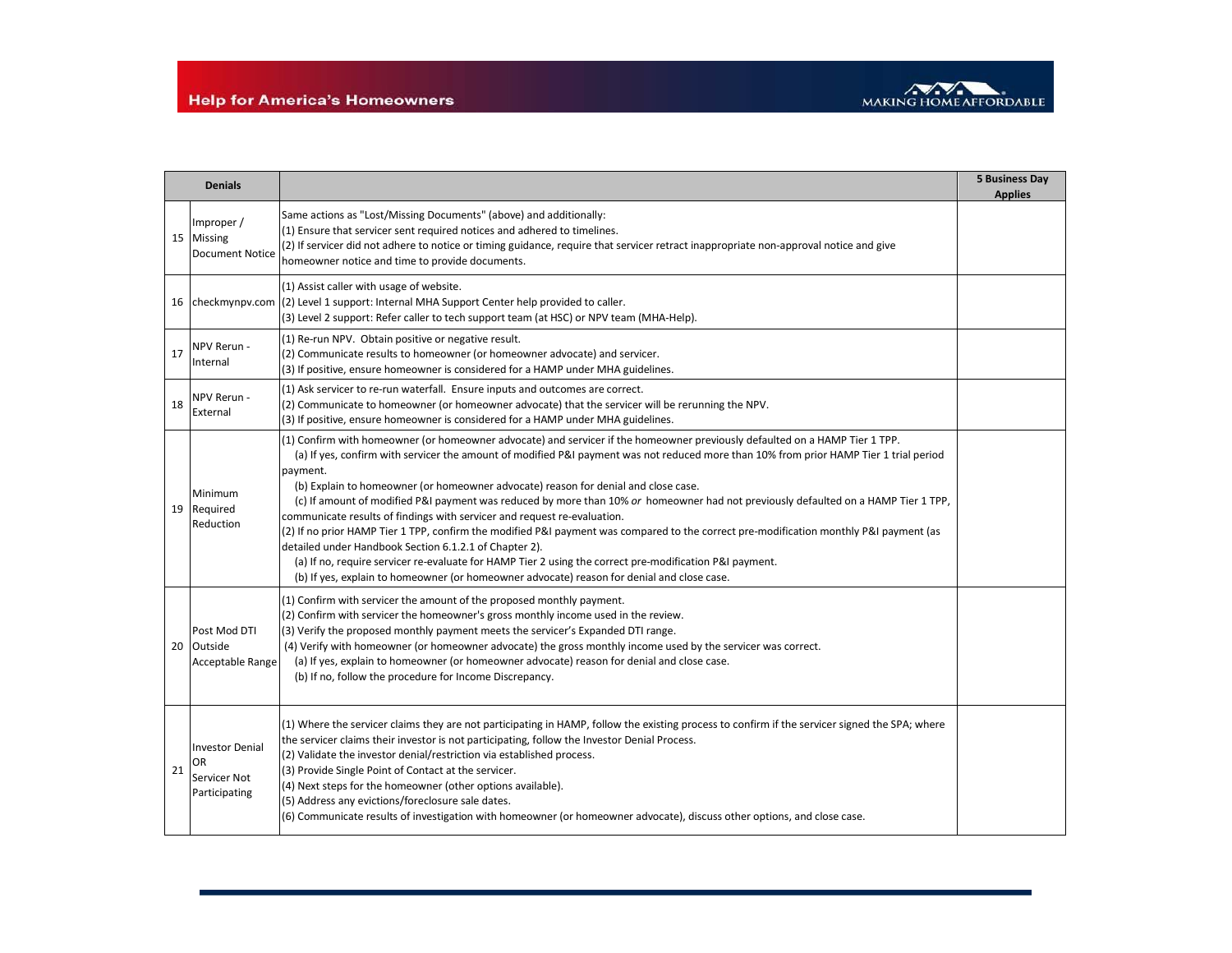

| <b>Foreclosure</b> |                                   | <b>Actions by HAMP Case Specialist for Resolution Template</b>                                                                                                                                                                                                                                                                                                                                                                                                                                                                                                                                                                                                                                                                                                                                                                                                                                                                                                                                                                                                                                                                                                                                                                                                                                                                                                                                                                                                                                                                                                                                                                                                                                                                                                                                                                                                                                                                                                            | <b>5 Business Day</b><br><b>Applies</b> |
|--------------------|-----------------------------------|---------------------------------------------------------------------------------------------------------------------------------------------------------------------------------------------------------------------------------------------------------------------------------------------------------------------------------------------------------------------------------------------------------------------------------------------------------------------------------------------------------------------------------------------------------------------------------------------------------------------------------------------------------------------------------------------------------------------------------------------------------------------------------------------------------------------------------------------------------------------------------------------------------------------------------------------------------------------------------------------------------------------------------------------------------------------------------------------------------------------------------------------------------------------------------------------------------------------------------------------------------------------------------------------------------------------------------------------------------------------------------------------------------------------------------------------------------------------------------------------------------------------------------------------------------------------------------------------------------------------------------------------------------------------------------------------------------------------------------------------------------------------------------------------------------------------------------------------------------------------------------------------------------------------------------------------------------------------------|-----------------------------------------|
| 22                 | Imminent<br>Foreclosure           | (1) Determine the following:<br>(a) Date of pending foreclosure sale<br>(b) Is the homeowner being evaluated for HAMP, or in a TPP?<br>(c) Was the homeowner ever evaluated for HAMP?<br>(d) Outcome of evaluation<br>(e) Has the foreclosure been postponed? If yes, what date? If no, why not?<br>(2) If homeowner is currently being evaluated or in a TPP, require servicer to delay foreclosure sale unless there is a legal impediment to do<br>so. Verify accuracy of any legal impediment. Communicate outcome to homeowner (or homeowner advocate).<br>(3) If homeowner has not been evaluated for HAMP, determine if homeowner meets basic eligibility criteria.<br>(a) If yes, and foreclosure sale is more than 7 business days away, work with homeowner (or homeowner advocate) to submit Initial<br>Package in accordance with any servicer specific guidelines and require servicer to suspend sale as necessary to evaluate homeowner for<br>HAMP.<br>(b) If yes, and foreclosure sale is less than 7 business days away, servicer may but is not required to postpone sale to complete evaluation.<br>(4) If the homeowner does not meet basic eligibility criteria for HAMP, explain ineligibility, discuss any other options with homeowner<br>(or homeowner advocate), and close case.<br>(5) If homeowner was previously evaluated for HAMP and determined to be ineligible, ensure that an appropriate Non Approval Notice<br>was sent and whether the homeowner (or homeowner advocate) disputed the outcome within the appropriate timeframe.<br>(6) As appropriate, confirm in writing that a pending foreclosure sale will be postponed until evaluation is complete and<br>TPP or Non Approval Notice is sent to homeowner.                                                                                                                                                                                                                   |                                         |
|                    | <b>Foreclosure</b>                | <b>Actions by HAMP Case Specialist for Resolution Template</b>                                                                                                                                                                                                                                                                                                                                                                                                                                                                                                                                                                                                                                                                                                                                                                                                                                                                                                                                                                                                                                                                                                                                                                                                                                                                                                                                                                                                                                                                                                                                                                                                                                                                                                                                                                                                                                                                                                            | <b>5 Business Day</b><br><b>Applies</b> |
| 23                 | Inappropriate<br>Foreclosure Sale | (1) Confirm that a foreclosure sale has taken place and the status of any pending eviction action. If the homeowner is still occupying the<br>property, require the servicer to postpone any eviction action until the disputed foreclosure is resolved.<br>(2) Require the servicer to provide a detailed timeline of events that took place from first delinguency to foreclosure sale, including:<br>(a) Proper solicitation and right party contact.<br>(b) Foreclosure was not initiated until after the reasonable effort requirement was satisfied.<br>(c) Confirm Non Approval Notice was sent (if applicable) and homeowner had appropriate response time (if homeowner/advocate<br>submitted Initial Package).<br>(d) Confirm that servicer completed a pre-foreclosure certification.<br>(3) If a program violation is identified and the homeowner is still in the property, require the servicer to stop any unlawful detainer action,<br>evaluate the homeowner for HAMP, and rescind the foreclosure sale. Notify Treasury Policy and MHA-C.<br>(4) If a program violation is identified and the homeowner is no longer in the property, require the servicer to evaluate the homeowner for<br>HAMP, and if eligible, rescind foreclosure sale.<br>(5) If it is not possible to rescind the sale, require servicer to submit proposal for compensating the homeowner<br>(may need to be escalated to Treasury). Notify Treasury Policy and MHA-C of program violation.<br>(6) Confirm (in writing) that the servicer has agreed to rescind the foreclosure sale or make other financial<br>settlement prior to closing case.<br>NOTE: Case does not need to be open during the rescission process (legal process). However, proof is needed that servicer has agreed to rescind the sale.<br>Ensure servicer has credited homeowner's account for any incurred rescission fees and costs. Homeowner should not be accountable for these fees<br>and costs. |                                         |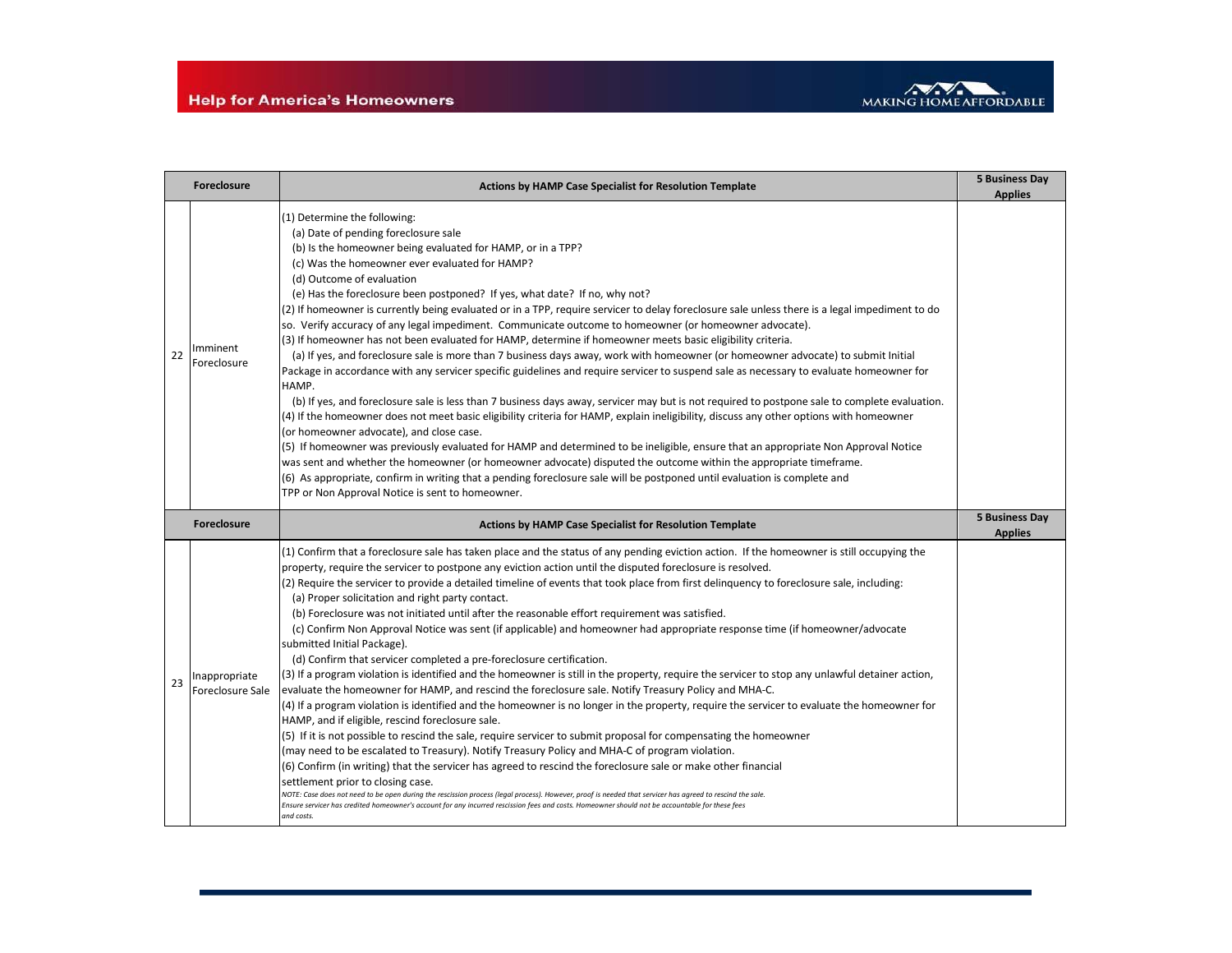

| <b>Non Compliance</b> |                                                                  | Actions by HAMP Case Specialist for Resolution Template                                                                                                                                                                                                                                                                                                                                                                                                                                                                                                                                                                                                                                                                                                                                                                                                                                                                                                                                                                                                                          | <b>5 Business Day</b><br><b>Applies</b> |
|-----------------------|------------------------------------------------------------------|----------------------------------------------------------------------------------------------------------------------------------------------------------------------------------------------------------------------------------------------------------------------------------------------------------------------------------------------------------------------------------------------------------------------------------------------------------------------------------------------------------------------------------------------------------------------------------------------------------------------------------------------------------------------------------------------------------------------------------------------------------------------------------------------------------------------------------------------------------------------------------------------------------------------------------------------------------------------------------------------------------------------------------------------------------------------------------|-----------------------------------------|
| 24                    | Unresponsive<br>Servicer OR<br>Homeowner<br><b>Needs Contact</b> | (1) Engage servicer and provide contact number to homeowner (bridge communication gap). If servicer has assigned a Single Point of<br>Contact, provide this information to homeowner (or homeowner advocate).<br>(2) Do not close case until a confirmation has been obtained that homeowner (or homeowner advocate) has connected with Single Point of<br>Contact (or non-responsive). Ensure servicer responds as per MHA guidelines.                                                                                                                                                                                                                                                                                                                                                                                                                                                                                                                                                                                                                                          |                                         |
|                       | 25 Upfront Fees                                                  | (1) Obtain evidence from homeowner (or homeowner advocate) of fees being charged.<br>(2) Confirm fees with servicer. If there is an explanation within policy guidance, discuss with homeowner (or homeowner advocate). If not,<br>require servicer to remove all upfront fees.<br>(3) Obtain confirmation in writing before communicating outcome to homeowner (or homeowner advocate) and closing case.                                                                                                                                                                                                                                                                                                                                                                                                                                                                                                                                                                                                                                                                        |                                         |
| 26                    | Homeowner<br><b>Advised to Miss</b><br>Payment                   | (1) Confirm with homeowner (or homeowner advocate) that the property is the homeowner's principal residence.<br>(a) If no, explain that a homeowner can never be required to miss a payment however, under HAMP Tier 2 there is no risk of imminent<br>default review when the mortgage loan is secured by a rental property. Explain the HAMP Tier 2 eligibility criteria and close case.<br>(b) If yes, advise homeowner (or homeowner advocate) that they are NOT required to miss a payment. (Advise homeowner that they will<br>be reviewed against imminent default criteria for principal residence.)<br>(3) Obtain evidence that homeowner was advised to miss payment(s) including name and contact phone number of servicer's representative.<br>(4) Confirm with servicer.<br>(a) If servicer acknowledges error, require servicer to communicate correct status to homeowner (or homeowner advocate).<br>(b) If servicer denies allegation, communicate misunderstanding to homeowner (or homeowner advocate), discuss next required actions<br>before closing case. |                                         |
| 27                    | Non Compliance<br>with Timelines                                 | (1) Obtain timeline from servicer. Reconcile timeline with homeowner.<br>(2) Confirm whether or not servicer violated program guidelines.<br>(a) If no violation has occurred, ask if servicer will give homeowner additional time (not required to do so).<br>(b) If a violation has occurred, require servicer to complete or re-open the case and process in adherence with timelines. Report violation<br>to Treasury Policy and MHA-C.<br>(3) Communicate outcome with homeowner (or homeowner advocate) before closing case.                                                                                                                                                                                                                                                                                                                                                                                                                                                                                                                                               |                                         |
|                       | Not Assessed for<br>28 All Applicable<br>Programs                | (1) Obtain timeline from servicer. Reconcile timeline with homeowner.<br>(2) Confirm whether or not servicer did evaluate homeowner for all applicable programs (HAMP Tier 1, HAMP Tier 2, proprietary)<br>modification, HAFA, DIL, UP). If no, why not? (Note: Servicers are not required to keep us informed of status on proprietary products.)<br>(3) If the homeowner has not been evaluated for all applicable programs, servicer should delay any foreclosure action until homeowner is<br>evaluated.<br>(4) Communicate outcome with homeowner (or homeowner advocate) before closing case.                                                                                                                                                                                                                                                                                                                                                                                                                                                                              |                                         |